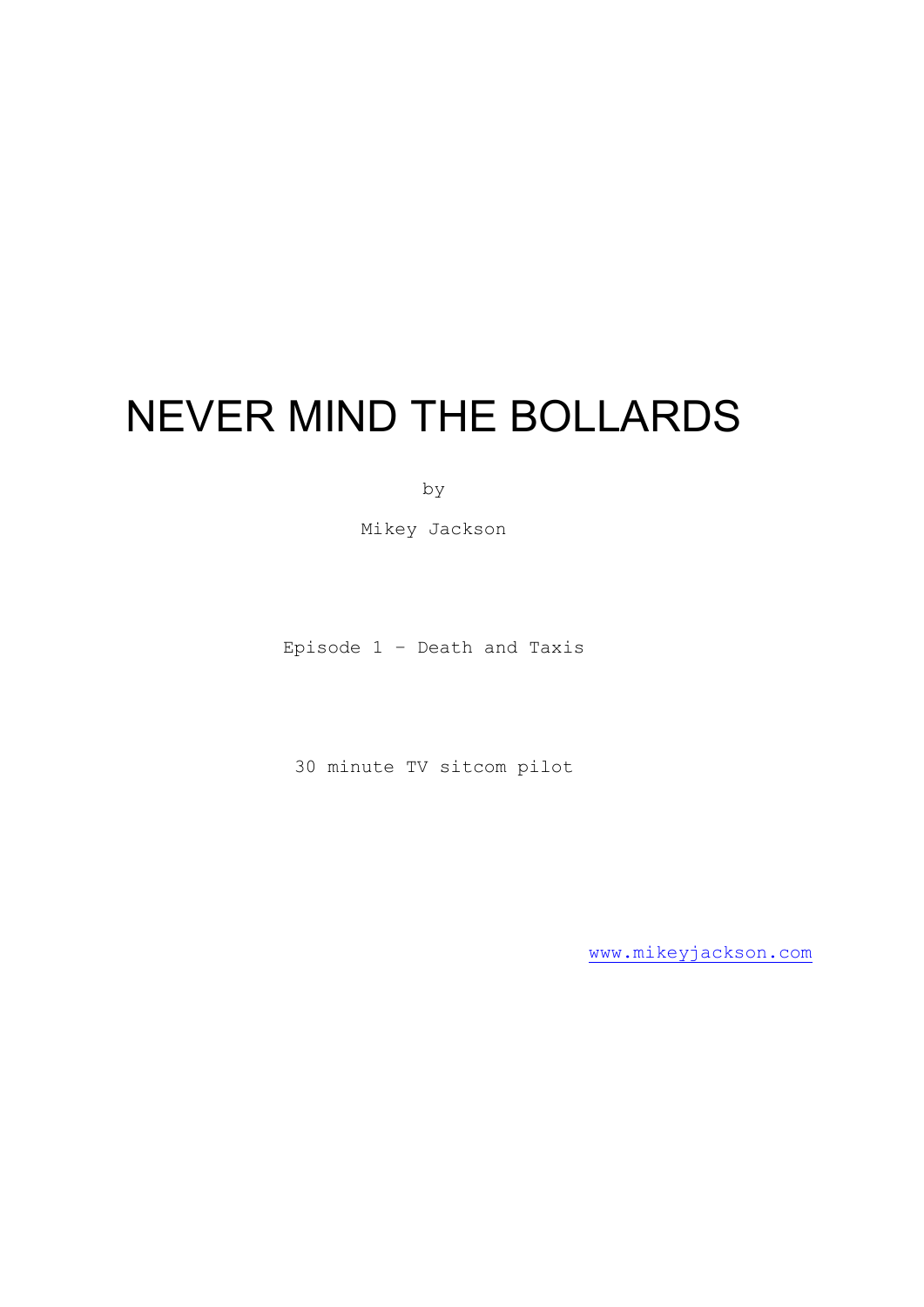# **INT. POLICE INTERVIEW ROOM – LATE AFTERNOON**

Meet ALVIN KING. 40s. Looks dodgier than the genetic splicing of a politician and a second-hand car dealer. He sits at the desk. Alone. Tetchy. The long wait drives him to drum impatient fingers upon the flat wooden surface.

A POLICE DETECTIVE enters, a folder of paperwork tucked under one arm, his other arm bent behind his back, hiding something, we don't know what yet.

> ALVIN About time too. I've been sitting here so long, my piles have grown piles of their own.

The DETECTIVE stands before the desk. A weary sigh, then --

DETECTIVE

Mr King. I've been a police officer for twenty looooong years.

**ALVIN** You chose the wrong side, mate. You'd have got less for murder.

DETECTIVE I thought I'd seen it all. And now you come along.

ALVIN Compliments will get you everywhere.

DETECTIVE People who are unfortunate enough to find themselves in police custody generally use their one phone call to contact a loved one. But oh, no. Not Alvin King. What do you do?

The DETECTIVE lobs a cardboard pizza box (oh, so that's what he was hiding behind his back) onto the desk.

> DETECTIVE You order a pizza.

**ALVIN** A man's got to eat, Officer.

The DETECTIVE seats himself opposite ALVIN, placing the folder of paperwork on his desk. A hungry ALVIN opens the box. Upon inspection of the pizza, his face clouds with disappointment.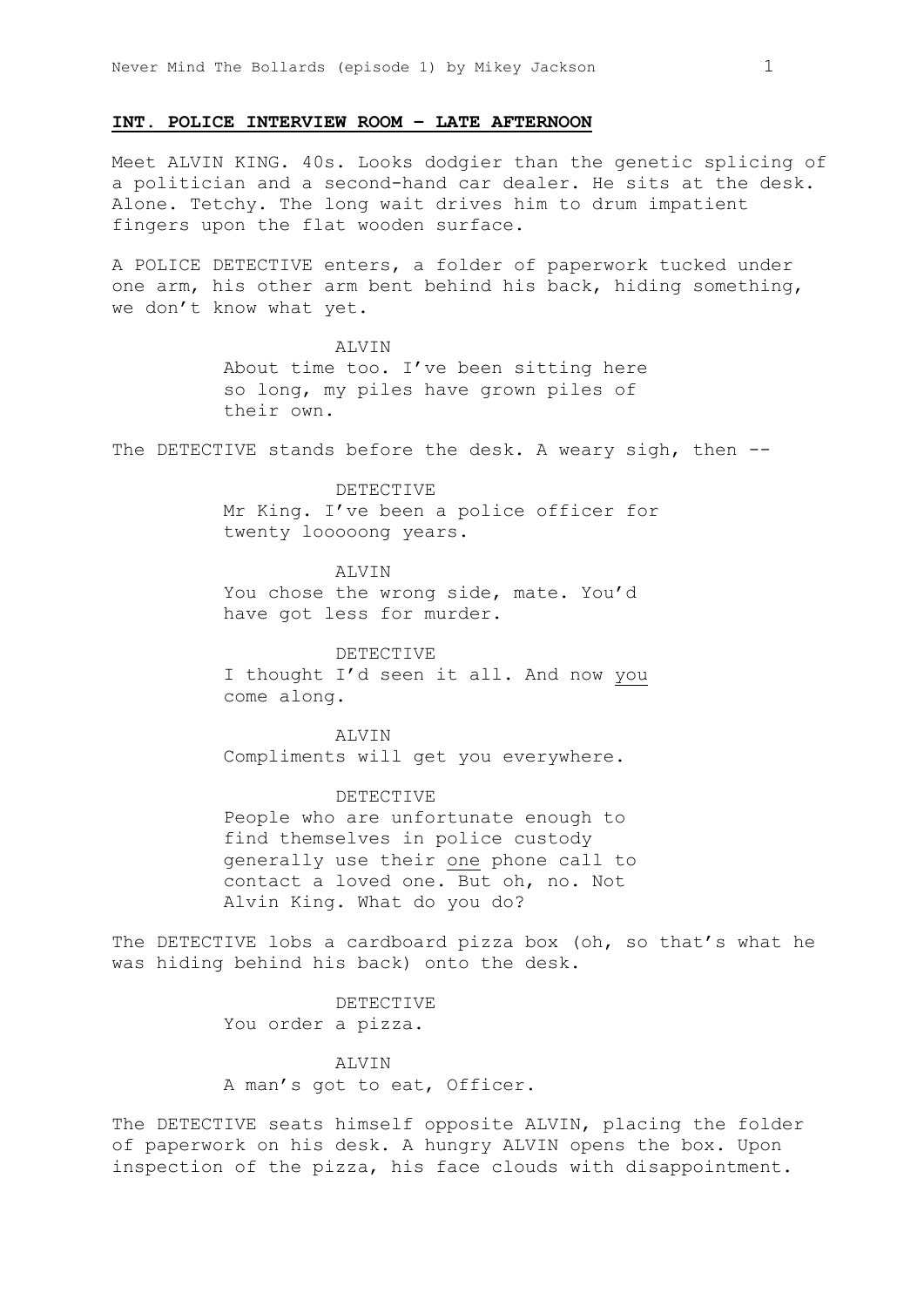ALVIN Oh, no. I specifically requested no olives.

DETECTIVE Do you not grasp the seriousness of this situation?

ALVIN Yes. I do. I hate olives.

Picking out olives, ALVIN starts munching on the pizza.

#### DETECTIVE

I am talking about Traffic pulling over your taxi and discovering two recently deceased elderly people sitting in the back seat, both seat-belted up like tourists.

#### ALVIN

Pair of bloody jobsworths those coppers were too. Can you believe they arrested me for that?

#### DETECTIVE

What did you expect them to do? Play a jolly game of "ignore the corpses?"

#### ALVIN

I think you'll find I have a perfectly reasonable explanation.

DETECTIVE Well, go on then, let's hear it.

# **ALVIN**

There I was, minding my own business in my taxi office with Queenie. She's the radio controller. Anyway, the phone rang and she answered it...

# **INT. TAXI OFFICE – MORNING**

ALVIN stands behind the counter with a seated (and a little tipsy) QUEENIE KING, late 30s, super-loud blouse, way too much make-up, trying too hard to look glamorous.

The ringing landline phone sits on the counter next to a halfconsumed bottle of vodka. QUEENIE'S hand hovers over the phone, then the vodka, the phone, the vodka. Is she actually choosing what to pick up first? Decision made, she answers the call.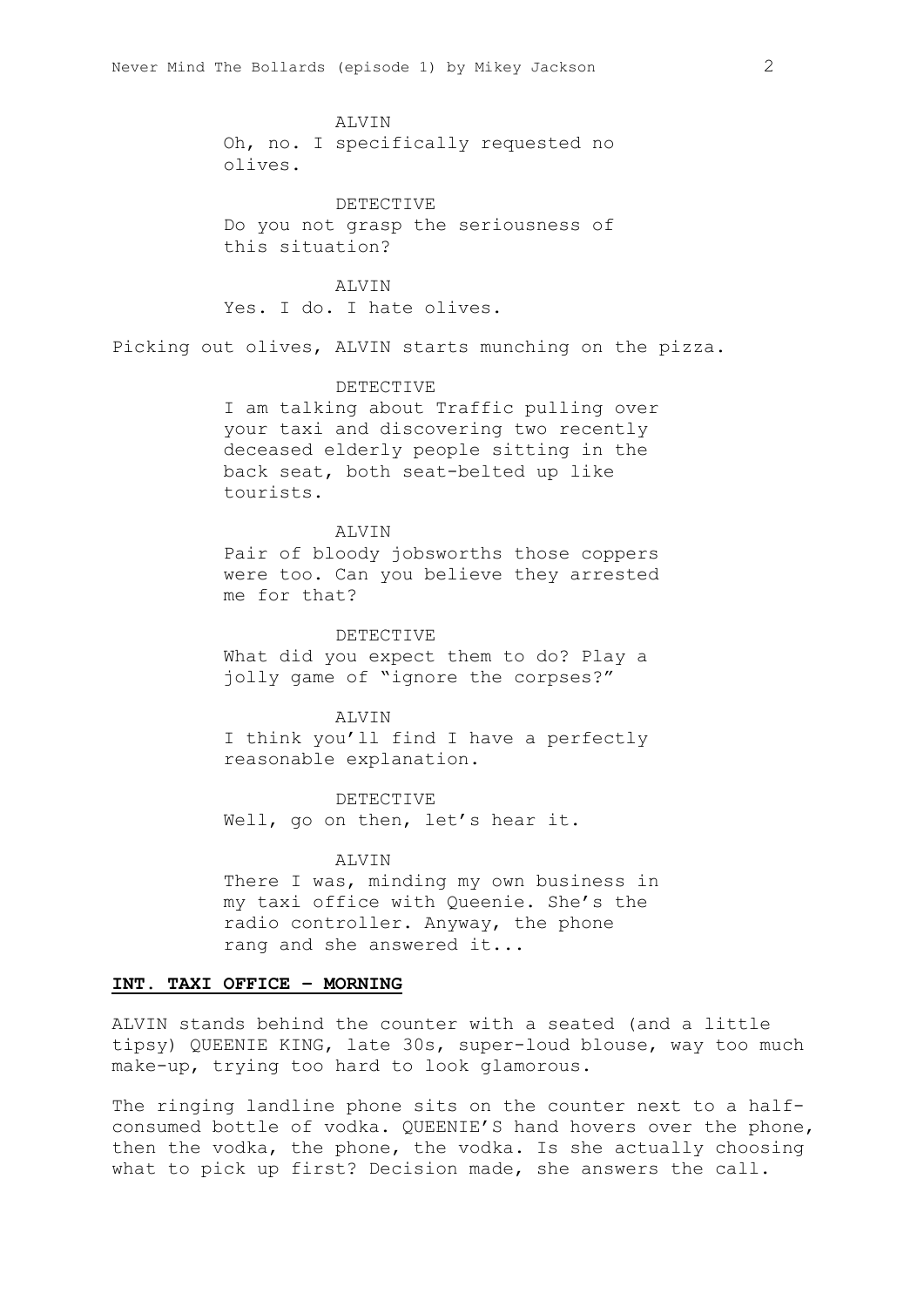QUEENIE Good morning. King's Taxis. ... Oh. They hung up. Alvin, why does that keep happening?

# **ALVIN**

I reckon they got a whiff of that vodka you've been chucking down your throat all morning.

QUEENIE What, down the phone line?

**ALVIN** Probably, with the amount you drink.

QUEENIE It's medicinal. Doctor's orders.

**ALVIN** Who, Doctor Smirnoff?

QUEENIE Alvin. Are you insinuating that I'm an alcoholic?

**ALVIN** No, of course not. ... Alcoholics take breaths between swigs.

QUEENIE, hugely offended.

At that moment, two taxi drivers walk in: BERTIE, 60s, naive, doddery, lost-looking. And LEO, 20s, cool, confident, eye candy for the ladies, wearing sharp threads.

> $L.E.$ Take no notice of him, Queenie. Us drivers love you, babes.

QUEENIE Awwwww, thanks, Leo.

# ALVIN

Queenie. Have you not learnt by now that a compliment off Leo holds about as much weight as a catwalk model? The man is sex mad. He'll sweet-talk anything in a skirt. Most of his female customers pay him in kind. No wonder he's always skint.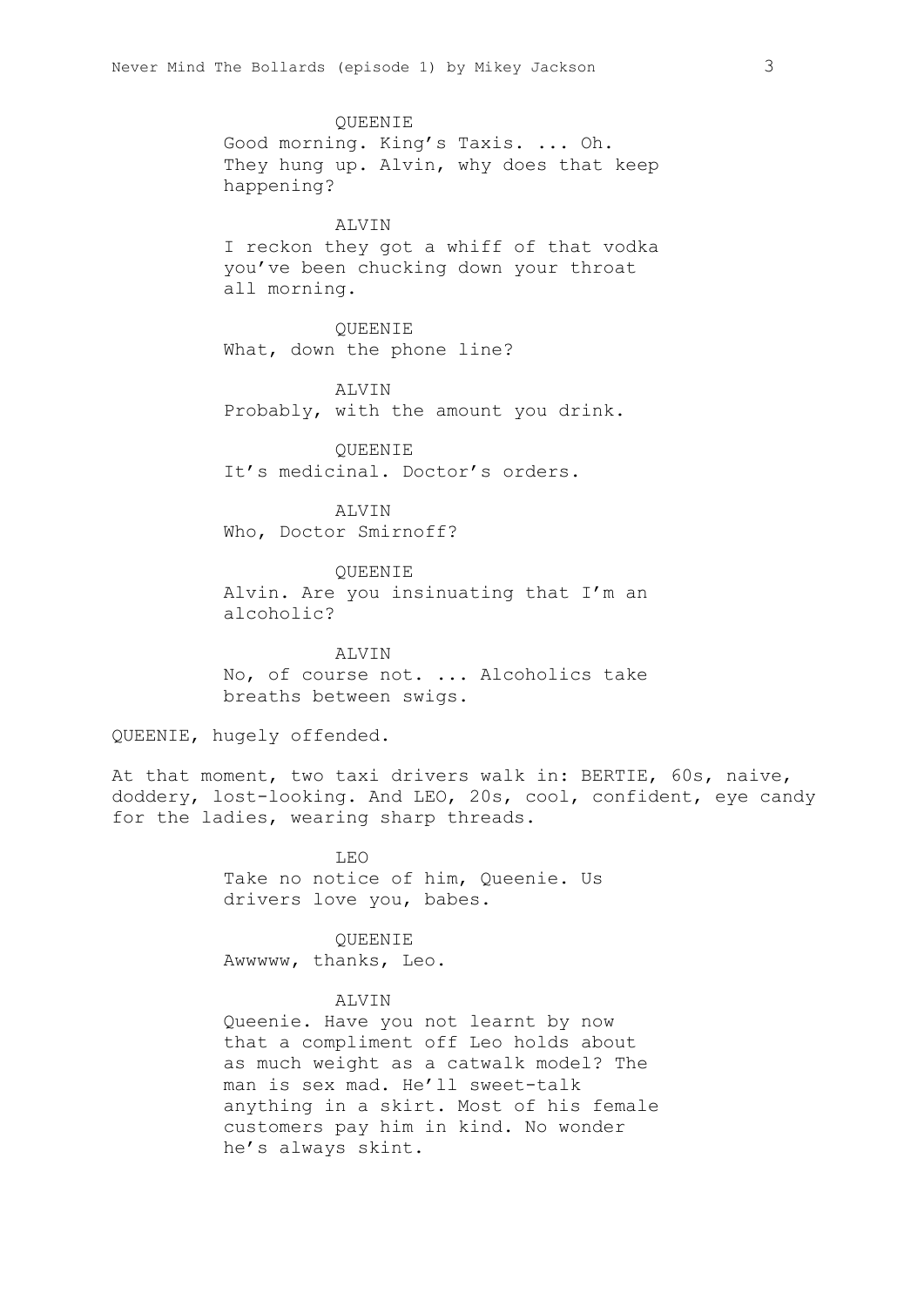#### BERTIE

I was once paid in kind.

Everybody gawps at BERTIE in disbelief.

#### ALVIN

What, a doddery old codger like you, Bertie? Never.

# BERTIE

It's perfectly true. She came round every Thursday for four weeks and did the polishing and vacuuming. That was really kind of her.

Anti-climax groans all round.

Again, the phone rings. Again, QUEENIE answers it.

#### QUEENIE

Good morning. King's Taxis. ... Yes, we do have a mature driver available. In fact, absolutely ancient. Mind you, he is rather batty. Are you all right with that? ... No, he hasn't got any imaginary friends. ... Yes, he has remembered to put on his trousers. ... Right, where are you heading? ... Okay, I'll send him straight round. Byeeeee.

She hangs up the phone and –-

#### QUEENIE

Bertie. Job for you. Some old boy wants picking up from the phone box just round the corner. He needs to go to the train station.

BERTIE Righto, on my way.

BERTIE leaves the taxi office.

# ALVIN

And what about you, Leo? Planning on doing any actual work?

#### LEO

I was hoping Queenie would make me a coffee to start off my day.

QUEENIE stands up, walking towards the back room, but –-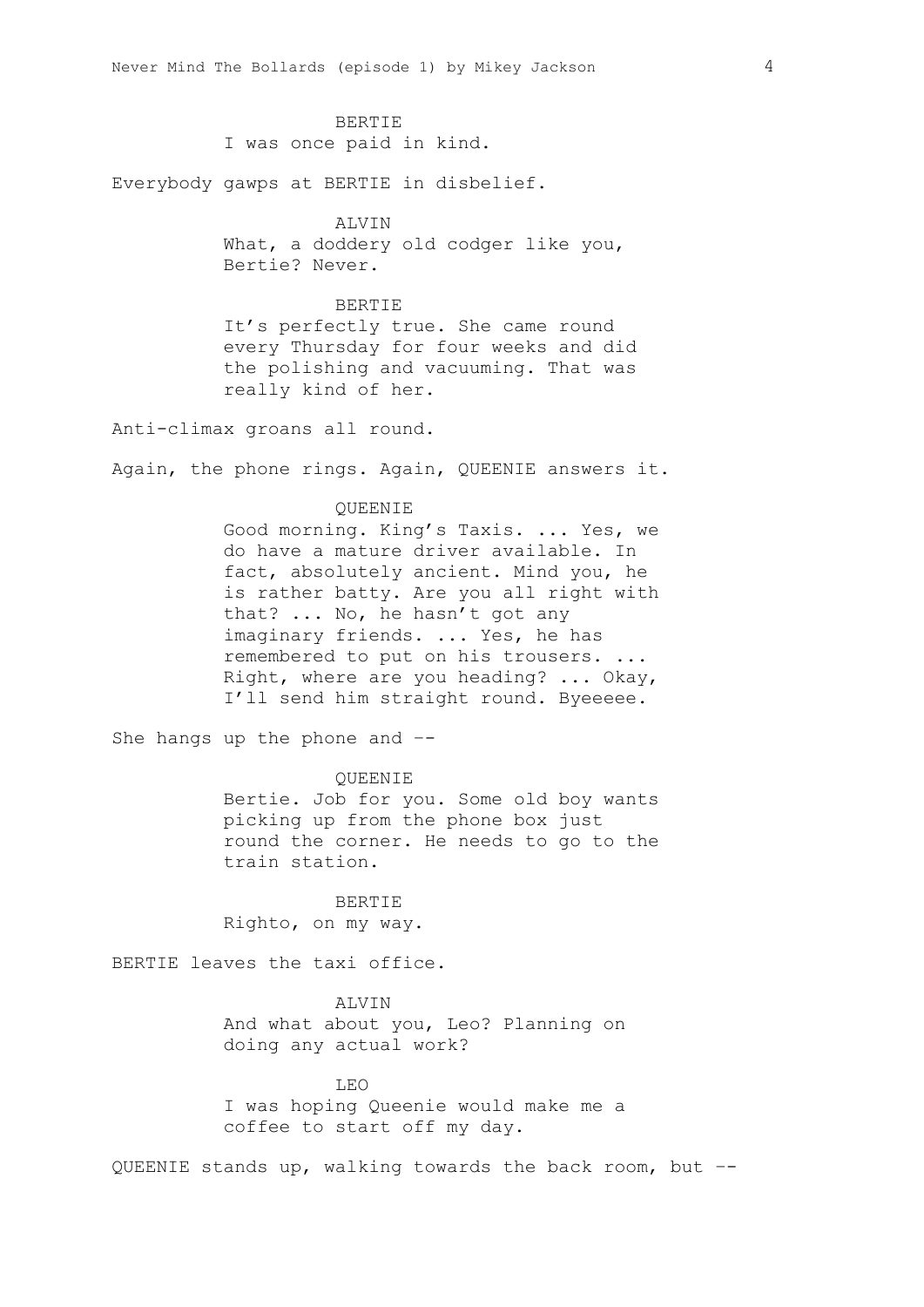ALVIN Queenie, cancel that order.

QUEENIE returns. ALVIN points to a nearby vending machine.

#### ALVIN

Leo, there's a perfectly good drinks machine over there. For the life of me, I can't fathom out why you don't take advantage of it.

LEO Why do you think? You've set it at a fiver a cup.

**ALVIN** Well, if you drivers worked a lot harder, I wouldn't need to.

LEO dishes out a mock salute.

LEO Heading for the taxi rank now, Sir Alvin.

He sets about leaving, but then –-

# LEO

Oh, by the way. Later this morning, I'll need the estate car. I'm taking my latest potential regular to the garden centre. Megan is well green-fingered. You should see her front garden.

#### **ALVIN**

Her lady garden is all you want to peek at, you dirty so and so.

QUEENIE grabs the relevant keys from a board on the wall and hands them to LEO.

> QUEENIE Ignore him, Leo, he's only jealous.

LEO Cheers, Queenie. Laters.

And then LEO makes his exit.

QUEENIE Don't you think you're a bit hard on your drivers?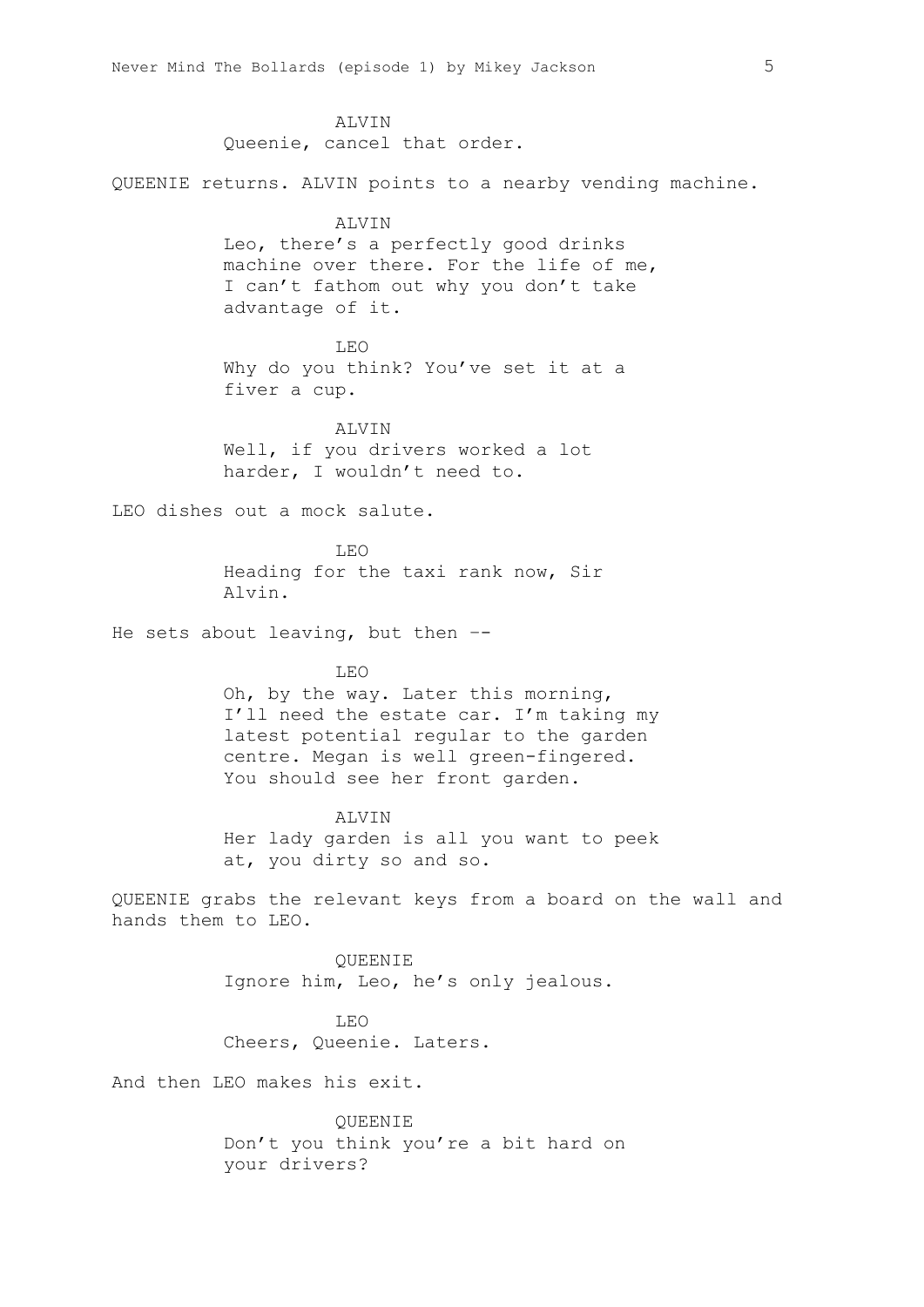ALVIN It's good for them. Never did me any harm. Made me the man I am today.

QUEENIE Yes, I agree. Rude. Arrogant. Conceited.

ALVIN Yeah, well, we all have faults.

QUEENIE Thoughtless. Impolite. Offensive.

ALVIN is about to protest, but he's interrupted by a panicstricken BERTIE on the radio.

> BERTIE (V.O.) Bertie to base! Bertie to base! Do you read me?

It's ALVIN who grabs the radio mic.

**ALVIN** What is it, Bertie? Have you picked your fare up yet?

BERTIE (V.O.) Yes, but he's just this minute suffered a heart attack in the back of my taxi!

# ALVIN

Oh, no. You showed him our price list. I've told you a million times, break it to customers gently.

BERTIE (V.O.) But Alvin. The poor chap has died!

ALVIN What? I hope he paid in advance.

BERTIE (V.O.) Afraid not, no.

#### ALVIN

Then raid his wallet for the readies. Just because he's dead, it doesn't give him the right to fare-dodge.

QUEENIE You can't make him do that!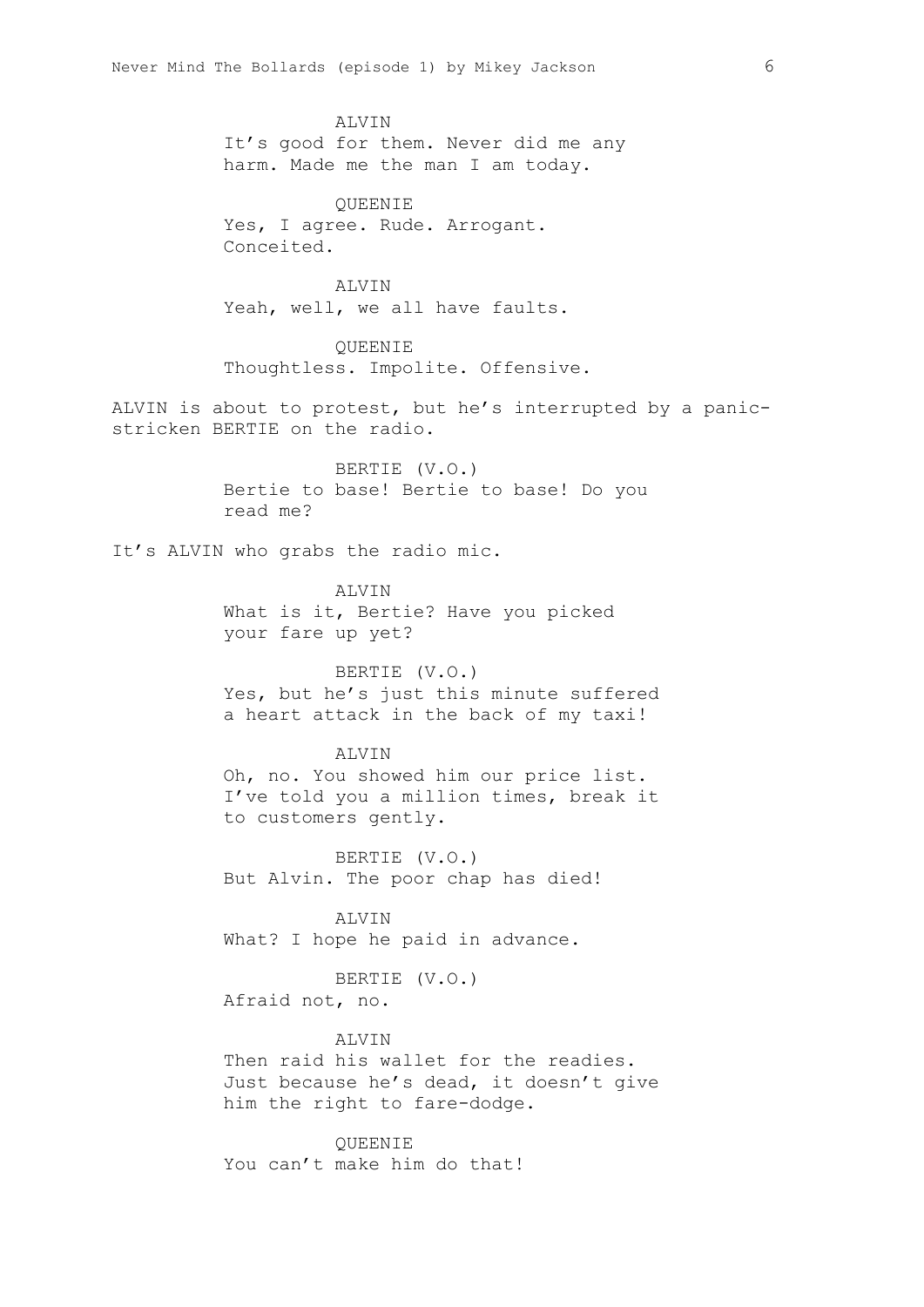ALVIN Oh, yes, I can, I want paying. Don't these people realise I've got mouths to feed? QUEENIE You live on your own. ALVIN That's not the point. I still want my cut. QUEENIE Oh, for God's sake, give me the mic. QUEENIE wrestles ALVIN for the radio mic and wins. QUEENIE Bertie. Come back to the office. And bring your newfound friend with you. BERTIE (V.O.) Righto. QUEENIE returns the radio mic home and sits down. QUEENIE Alvin, you are so insensitive. Raid his wallet for the readies indeed. It's lucky you've got somebody like me to keep you in check. ALVIN Well, that's why I married you. QUEENIE Yes. And that's why I divorced you. ALVIN If I was really that bad a husband, why did you keep my name? QUEENIE It's the only decent thing you ever gave me. Queenie King has a certain ring to it. ALVIN

> Cor, dear, what a day. Mind you, it was bound to happen sooner or later. After all, as they say, the only certain things in life are death and taxis.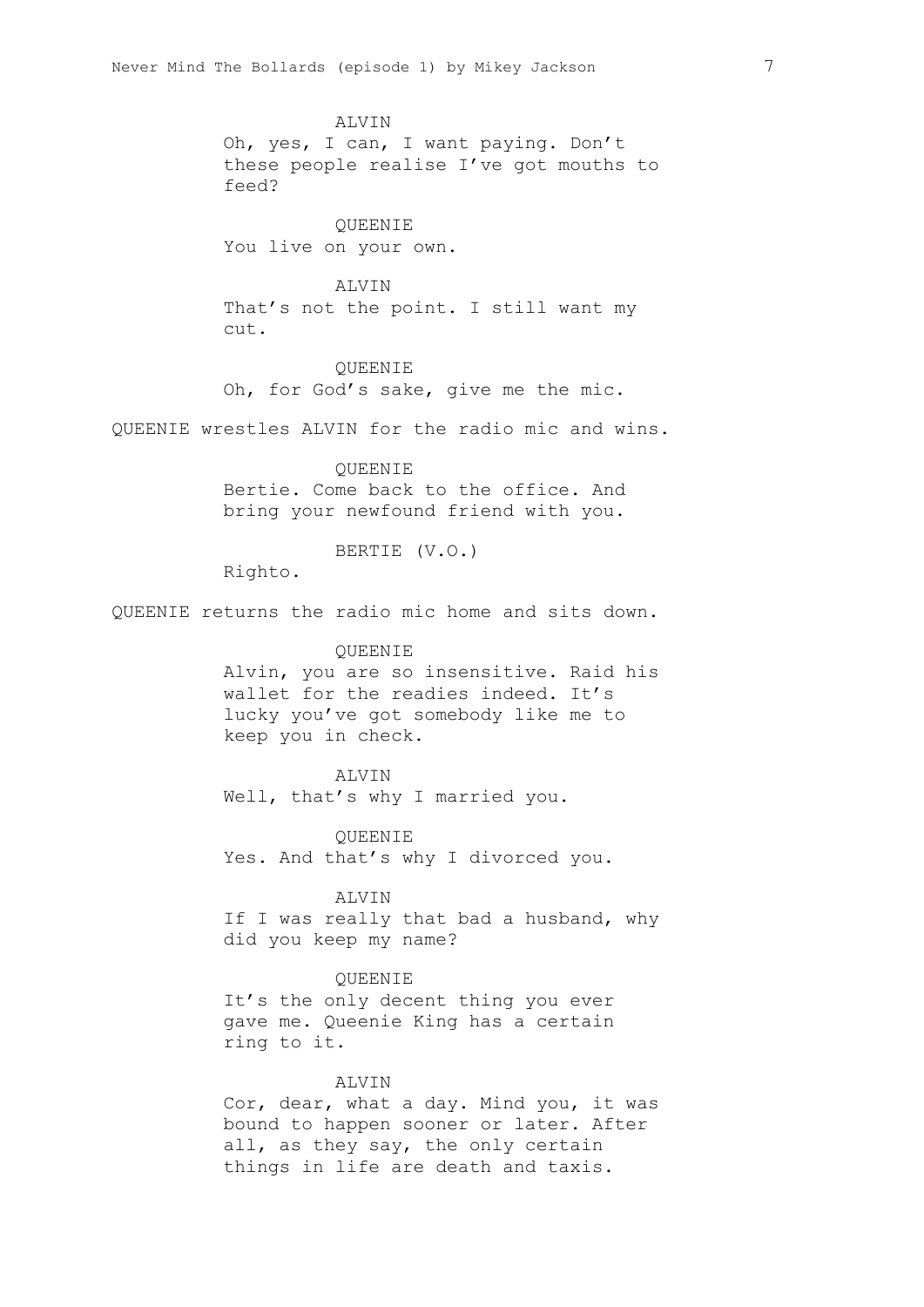#### QUEENIE

Um. Alvin. I'm pretty sure it's taxes. As in, the money you're always trying to avoid giving to HMRC.

#### ALVIN

That doesn't make sense. No, no, it's got to be taxis. I mean, the clue's in the phrase "the only certain things." As in, sure-fire. Reliable. Dependable. Like this taxi firm.

QUEENIE regards him with head-shaking incredulity.

QUEENIE You truly are unbelievable.

ALVIN, thinking she means it, lobs her a weird look.

#### ALVIN

That sounded like a compliment. Not like you at all. Are you sure you're not coming down with something?

#### **EXT. TAXI OFFICE CAR PARK – MORNING**

ALVIN and QUEENIE look on in weary disbelief as BERTIE attempts to park his taxi in a free bay next to the estate car. The car park is actually almost empty, with ALVIN'S own personal taxi parked in the far corner. Even so, BERTIE reverses, pulls forward, reverses, pulls forward, crunching of gears aplenty.

# ALVIN

Unbelievable. Bertie has been a taxi driver since the Big Bang. Yet here he is, taking an ice age to reverse into that parking space. I mean, look. It defies logic. The car park is almost empty.

#### **OUEENIE**

Well, yes, but as you can see, he's parking next to your precious estate car. Don't forget, you weren't too kind to him the other day when he almost hit it.

ALVIN All I did was threaten the man with rusty-bladed castration.

At last, BERTIE clambers awkwardly out of the vehicle.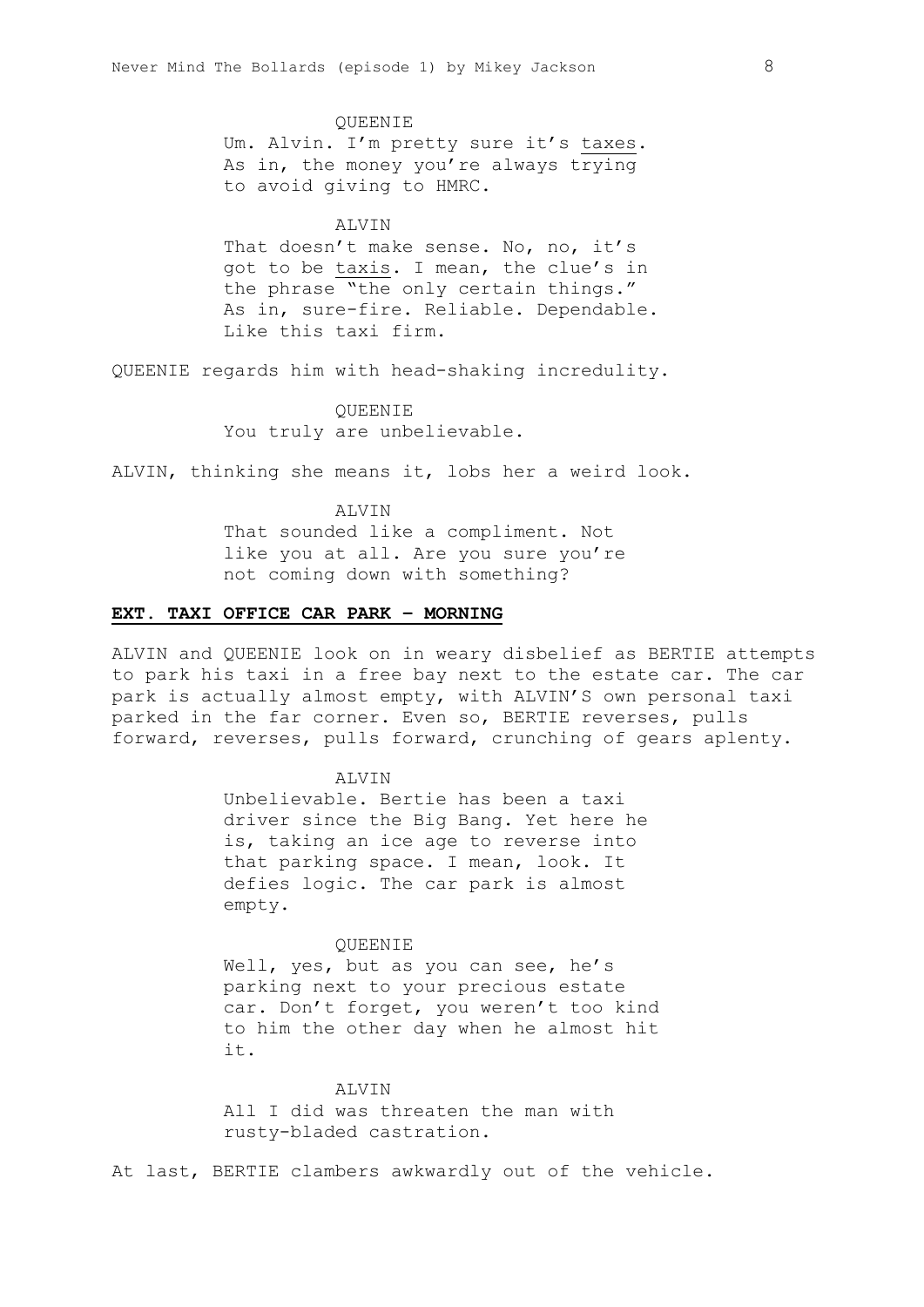# ALVIN

All right, Bertie, show us your body.

BERTIE I beg your pardon.

**ALVIN** I meant the lifeless one. Not that there's much difference.

BERTIE points through the window of the rear door.

BERTIE He's sitting in the back. See?

ALVIN opens the rear door, pokes his head inside for a closer inspection, then stands up straight and closes the door.

#### **ALVIN**

You're right. He doesn't look too well at all. But are you sure he's dead? The man could be in a deep sleep.

#### BERTIE

Yes, of course I'm sure. I saw enough of the deceased whilst fighting in the Napoleonic Wars to know the difference. Old Bonaparte once gave me a medal for being able to spot dead bodies so well.

ALVIN and QUEENIE swap funny looks.

# QUEENIE

Ummm, Bertie. Maybe you should consider upping your medication.

# BERTIE

No, hold on, I tell a lie. It wasn't Napoleon who awarded me that medal. It was Mahatma Ghandi.

# ALVIN

Look, as much as I'd love to stand around all day debating French military leaders versus Indian anti-colonial campaigners, what are we going to do with this stiff? I want him out of this taxi pronto, so Bertie can get back out in the field and earn me money.

# QUEENIE

Where do you suggest we put him?